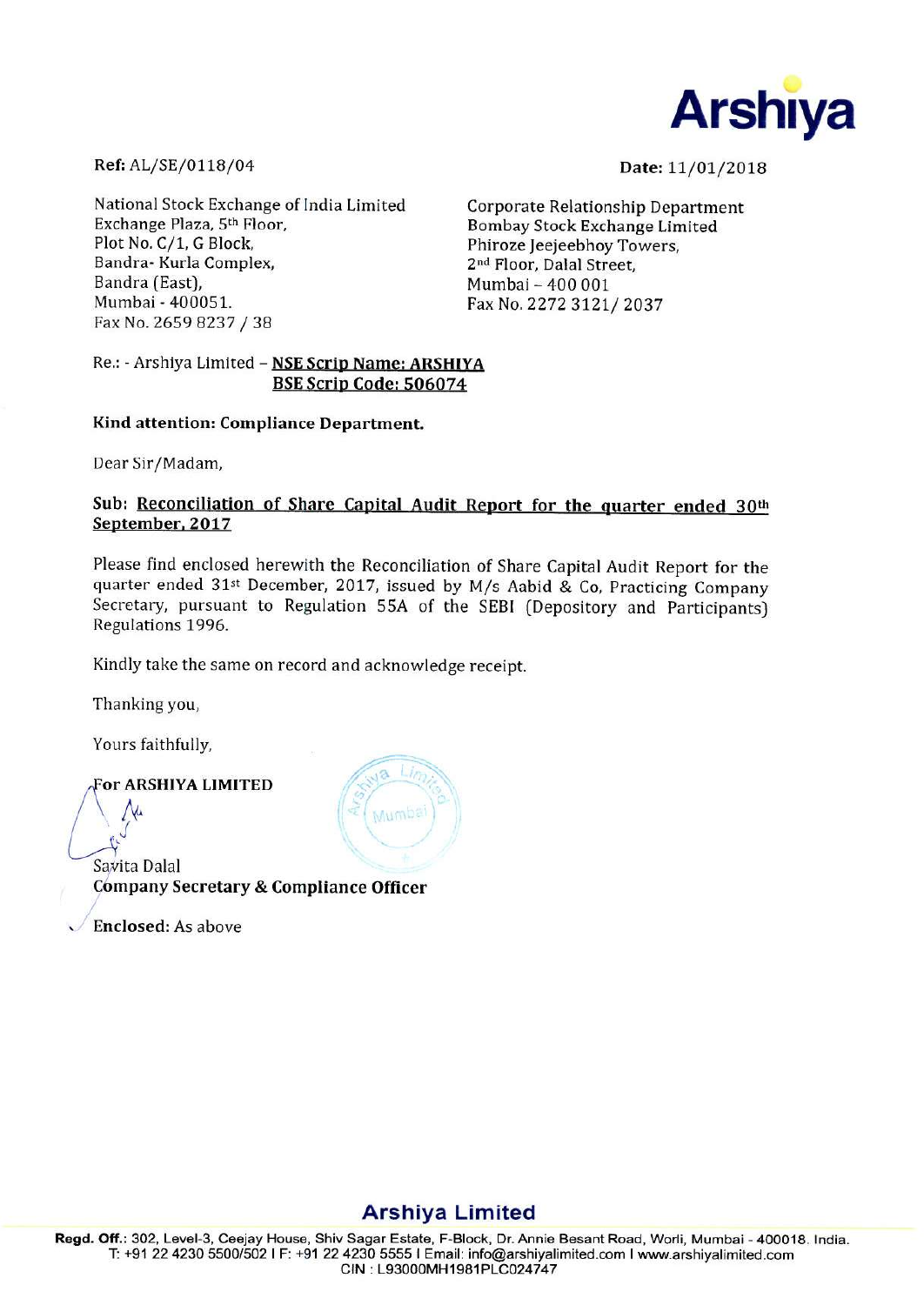# 11<sup>th</sup> January, 2018

#### To,

The Board of Directors *MIs.* ARSHIYA LIMITED 302, Ceejay House, Level-3, Shiv Sagar Estate, F-Block, Dr. Annie Besant Road, Worli, Mumbai - 400018, Maharashtra.

#### Re.: Reconciliation of Share Capital Audit

Dear Sir,

We have examined the Register of Members, beneficiary details furnished by the Depositories and other relevant books, records, documents and register maintained by *MIS.* ARSHIYA LIMITED (hereinafter referred to as "the Company"), and its Registrars and Share Transfer Agents *MIs.* Bigshare Services Pvt. Ltd, Mumbai for the purpose of issuing this certificate in accordance with Regulation 55A of the SEBI (Depositories and Participants) Regulations, 1996 read with their circular D&CC/FITTC/CIR-16 2002 dated December 31, 2002 and CIR/MRD/DP/30/2010 dated September 06, 2010 both issued by the Securities and Exchange Board of India(SEBI).

Enclosed is the Share Capital Audit Report in the aforesaid revised format and as required by The Stock Exchange, Mumbai vide its circular Ref No. CRD/GEN/2003/2 dated September, 22, 2003 for the quarter ended 31<sup>st</sup> December, 2017.

In our opinion and to the best of our information and according to the explanations given to us and based on such verification and examination as considered necessary, the Reconciliation of Share Capital Audit Report for the quarter ended 31<sup>st</sup> December, 2017 is enclosed herewith.

Thanking you,

For Aabid & Co.  $\overline{\mathcal{L}}$ . d Aabid} Partner

Mumbal Office: 12. 4th Floor, Sai Sadan, 68, Janmabhoomi Marg. Fort, Mumbal - 400 001 T : +91 22 40025464 / 22828661 M : +91 98921 58830 E : aabid@aacs.in | W: www.aacs.in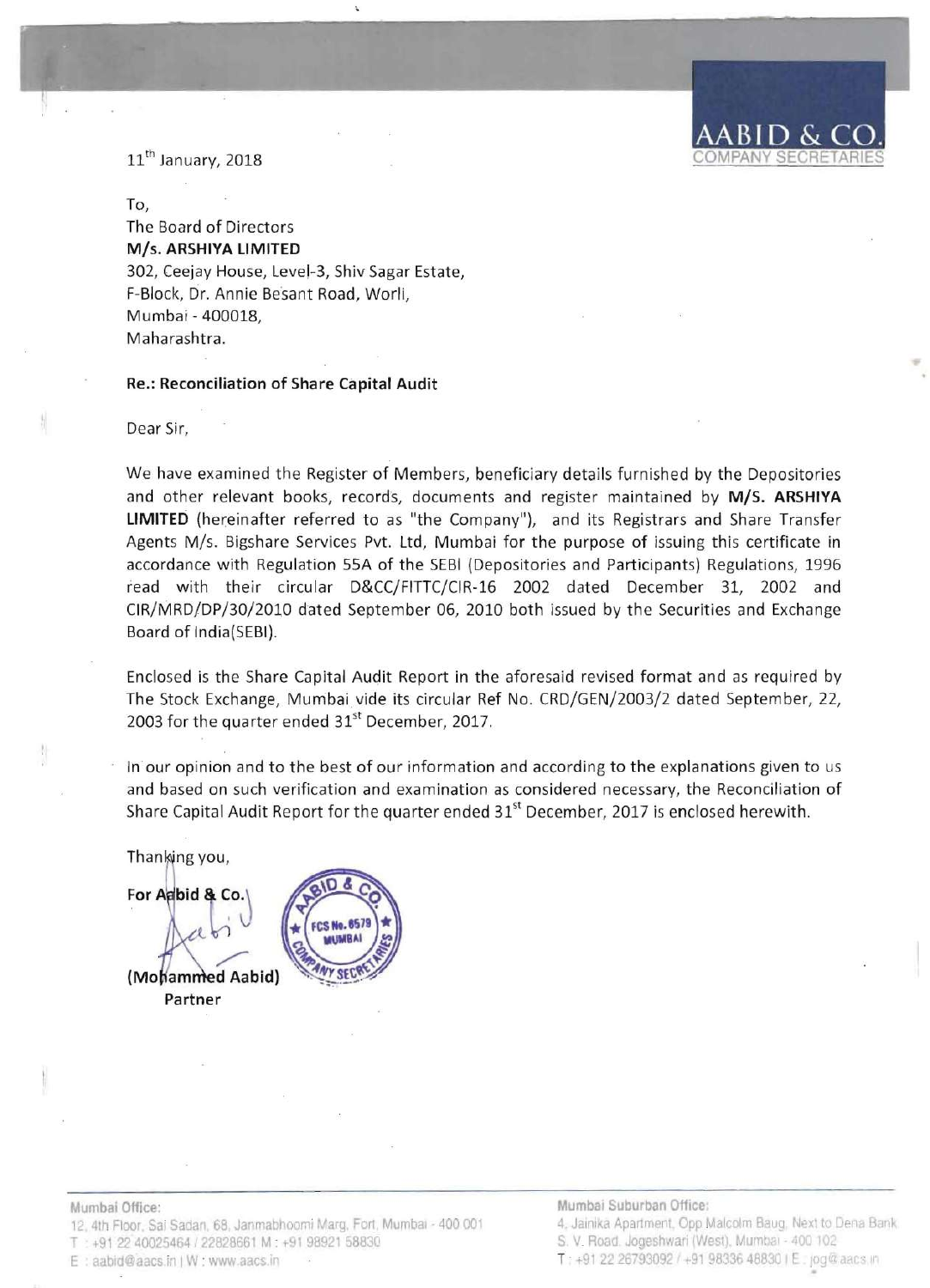## ANNEXURE TO SHARE CAPITAL AUDIT REPORT OF *MIS.* ARSHIYA LIMITED

3. Name of the Company : Arshiya Limited

For Quarter Ended : 31<sup>st</sup> December, 2017

1. ISIN : INE968D01022

2. Face Value **: Rs. 2/- per equity Share** 

4. Registered office Address : 302, Ceejay House, Level-3, Shiv Sagar Estate,

F-Block, Dr. Annie Besant Road, Worli,

Mumbai - 400018,

Maharashtra.

5. Correspondence Address : 302, Ceejay House, Level-3, Shiv Sagar Estate,

F-Block, Dr. Annie Besant Road, Worli,

Mumbai - 400018,

Maharashtra.

6. Telephone and Fax Nos. : Tel no.: 022-4230 5500/502

Fax no. : 022-42305555

7. E-mail Address : teamsecretarial@arshiyalimited.com

8. Names of the Stock Exchanges where the company's securities are listed: The Bombay Stock Exchange, Mumbai [BSE] National Stock Exchange, Mumbai [NSE]

9. Issued Capital (No of Shares) : 22, 28, 41,776/-

10. Listed Capital (No of Shares) 22,28,41,776/

11. Held Dematerialised form in CDSL:

| <b>Total No. of Shares</b> | <b>Percentage of Issued Capital</b> |  |  |
|----------------------------|-------------------------------------|--|--|
| 5,77,98,675                | 25.94                               |  |  |

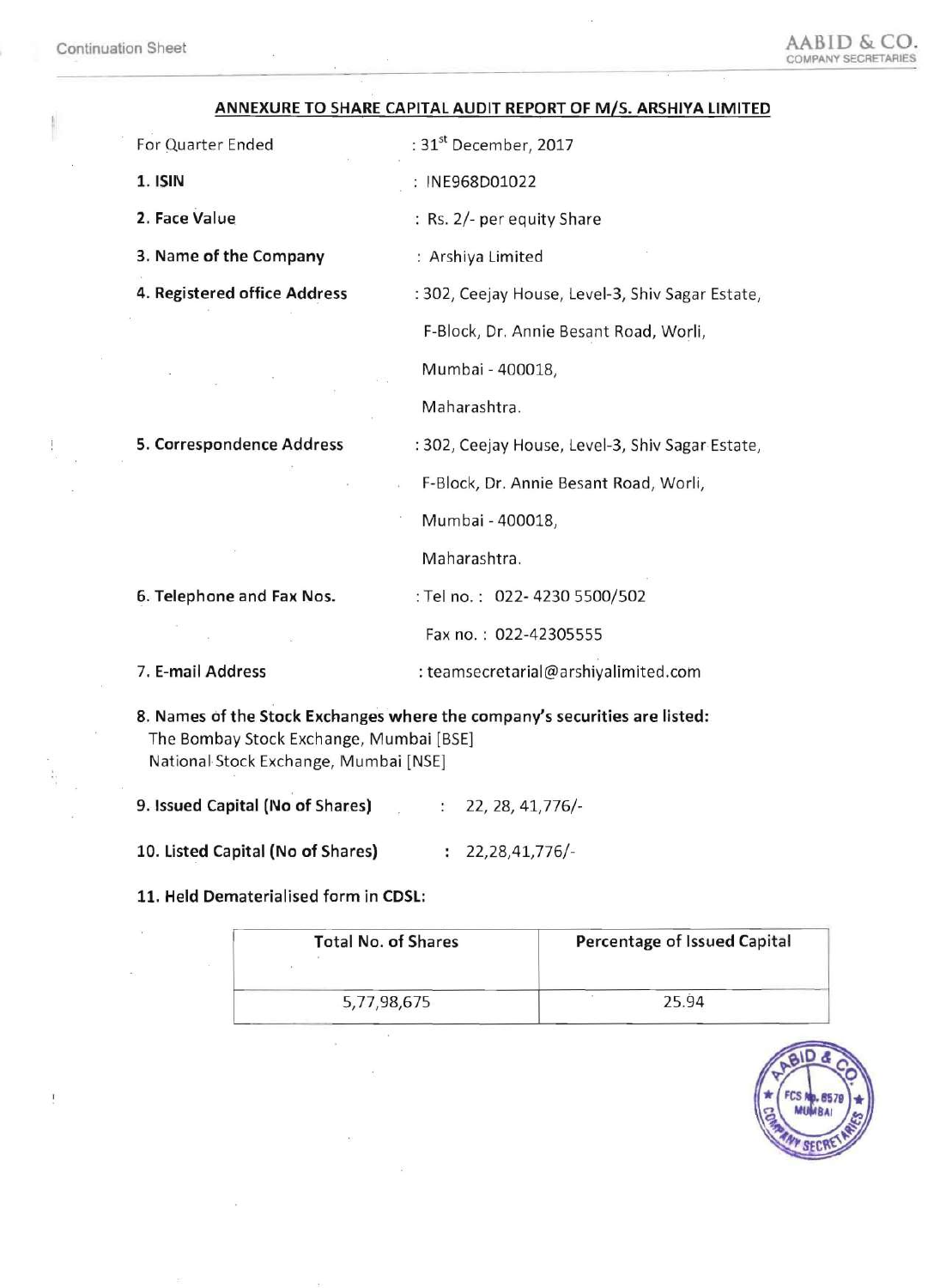## 12. Held Dematerialised form in NSDL:

| <b>Total No. of Shares</b> | Percentage of Issued Capital |  |  |
|----------------------------|------------------------------|--|--|
|                            |                              |  |  |
| 16,45,13,100               | 73.82                        |  |  |

#### 13. Held in physical form:

| <b>Total No. of Shares</b> | Percentage of Issued Capital |  |
|----------------------------|------------------------------|--|
| 5,30,001                   | 0.24                         |  |

## 14. Total No. of Shares:

| <b>Total No. of Shares</b> | Percentage of Issued Capital |  |
|----------------------------|------------------------------|--|
| 22, 28, 41, 776            | 100%                         |  |

### 15. Reasons for Difference if any,

Not Applicable ·

# 16. Certifying the details of change in share capital during the quarter under consideration as per the table below:

| Particulars<br>$*$                                                                             | No. of<br>shares | Applied/<br>not<br>applied<br>for<br>listing | Listed on stock<br>exchanges[specify<br>changes] | Whether<br>intimated<br>to NSDL | Whether<br>intimated<br>to CDSL | pending<br>for<br>SE[specify<br>names] |
|------------------------------------------------------------------------------------------------|------------------|----------------------------------------------|--------------------------------------------------|---------------------------------|---------------------------------|----------------------------------------|
| Preferential<br>allotment<br>made<br>during the<br>quarter<br>ended 31st<br>December,<br>2017) | 6,66,62,304      | Approval<br>Received                         | NSE and BSE<br>$\theta_1$                        | Yes                             | Yes                             | <b>NA</b>                              |

\*Rights, bonus, preferential issue, ESOP's, Amalgamation, Conversion, buyback, capital Reduction, Forfeiture, any other [to specify]

17. Register of Members is updated : Yes

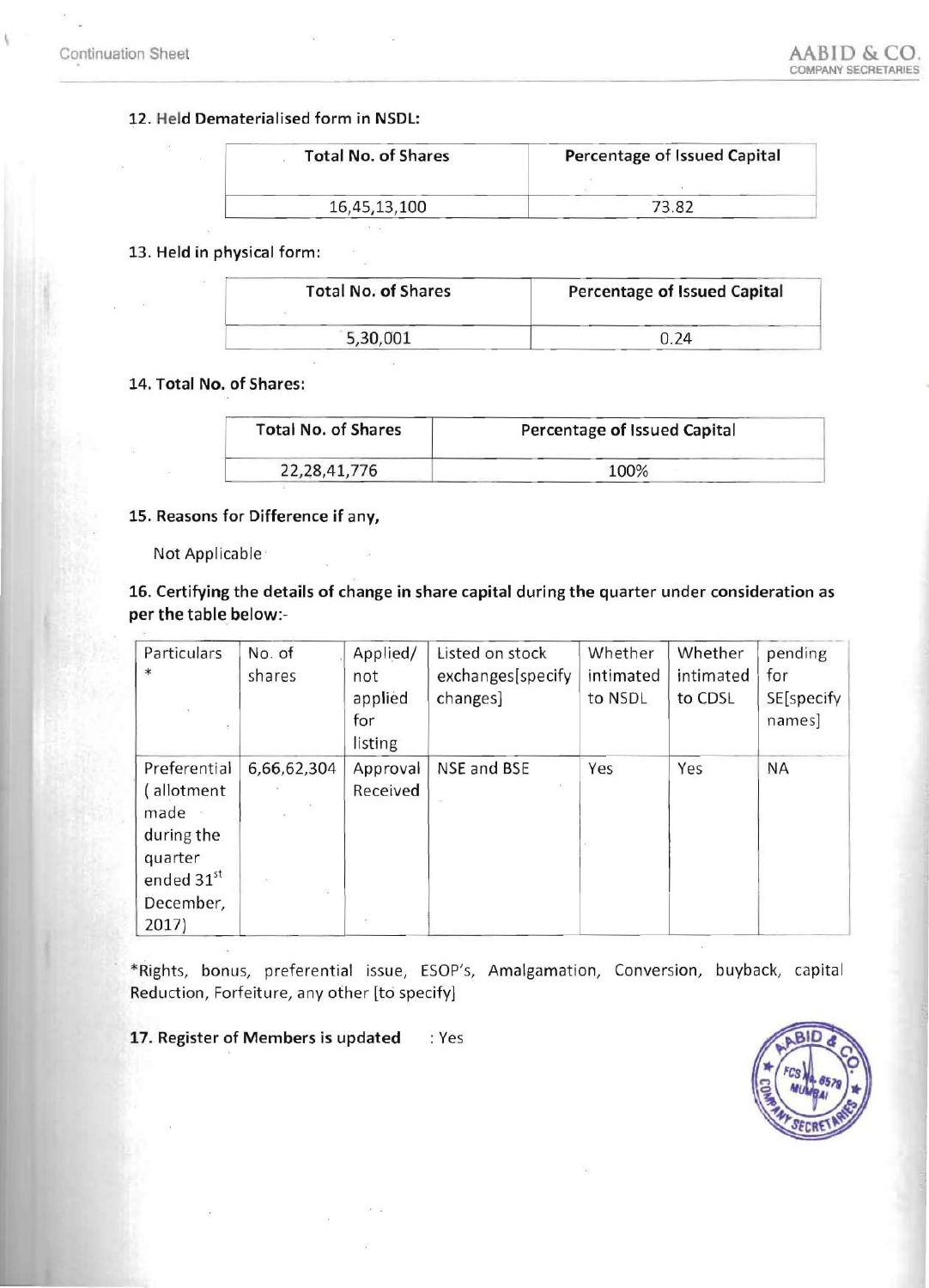18. Reference of previous Quarter with regard to excess dematerialized shares, if any:

Not applicable

19. Has the company resolved the matter mentioned in point no. 18 above in the current quarter? If not, reason why?

Not applicable

20. Mention the total no. of requests, if any, confirmed after 21 days and the Total no. of requests beyond 21 days with the reasons for delay:

Not applicable

21. Name, Telephone & Fax No. of the Compliance Officer of the company:

Ms. Savita Dalal, Company Secretary

Tel: 022 42305500

Fax: 022 42305555

Email:savita.dalal@arshiyalimited.com

22. Name, Address, Telephone, Fax No., Registration No. of the Auditor:

Name: Aabid & Co-Company Secretaries, Mumbai Address: 405, Tulsiani Chambers, Nariman Point, Mumbai - 400001 Tel. No. : 02222825657 Mobile No. : 8879308830 E-Mail:aabidcs@aacs.in F .CS No. : 6579 CO.P. No. : 6625

### 23. Appointment of common agency for share registry work:

#### Bigshare Services Pvt ltd.

1st Floor, Bharat Tin Works Building, Opp. Vasant Oasis Makwana Road, Marol, Andheri East, Mumbai 400059 Maharashtra Contact: 022 - 62638200 Email: rajeshm@bigshareonline.com